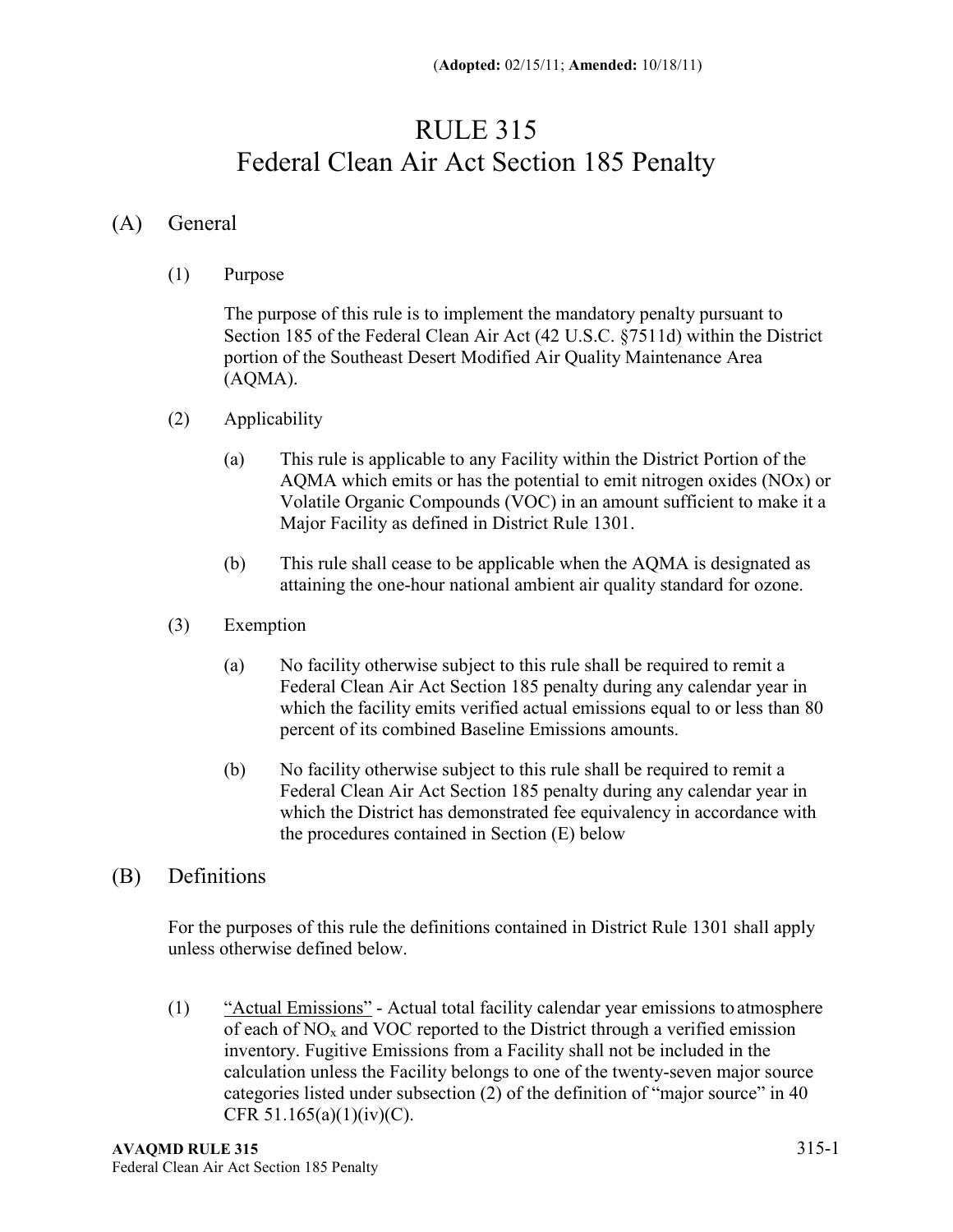- (2) "Baseline Emissions" Baseline emissions are calculated for each of NOx and VOC Facility emissions to the atmosphere for which the source is classified as a Major Facility, in accordance with Section (D) below.
- (3) "District Portion of the AQMA" The entirety of the District is located within the AQMA.
- (4) "Southeast Desert Modified Air Quality Maintenance Area (AQMA)" That portion of the Metropolitan Los Angeles Air Quality Control Region as described in 40 CFR 81.305 (Ozone one-hour standard).
- (5) "State Implementation Plan  $(SIP)$ " The federally approved body of regulations representing control strategies to minimize air pollution adopted by state and local air pollution control agencies in compliance with Section 110 of the Clean Air Act, 42 U.S.C. §7410.
- (C) Requirements
	- (1) Verification of Actual Emissions

By June 1, on an annual basis, any facility subject to the provisions of this rule shall submit a verified inventory of Actual Emissions in accordance with Rule 107 – Certification and Emission Statements and Federal Clean Air Act Section  $182(a)(3)(B)$ .

- (D) Calculations
	- (1) Baseline Emissions for a Facility shall be calculated as specified below:
		- (a) For a Facility that began operation prior to 2007, the Baseline Emissions shall be the lower of:
			- i. The Actual Emissions during 2007; or
			- ii. The amount of emissions allowed by permit condition.
		- (b) For a facility that began operation during 2007, the Baseline Emissions shall be the lower of:
			- i. The amount of emissions allowed by permit condition; or
			- ii. The Actual Emissions from the operation period extrapolated over calendar year 2007.
		- (c) For a facility that begins operation after 2007, the Baseline Emissions shall be the amount allowed under the applicable implementation plan.
		- (d) For an irregular, cyclical or otherwise significantly varying Facility that began operation prior to 2003, Baseline Emissions may be calculated as the average of the verified Actual Emissions for any two years of the years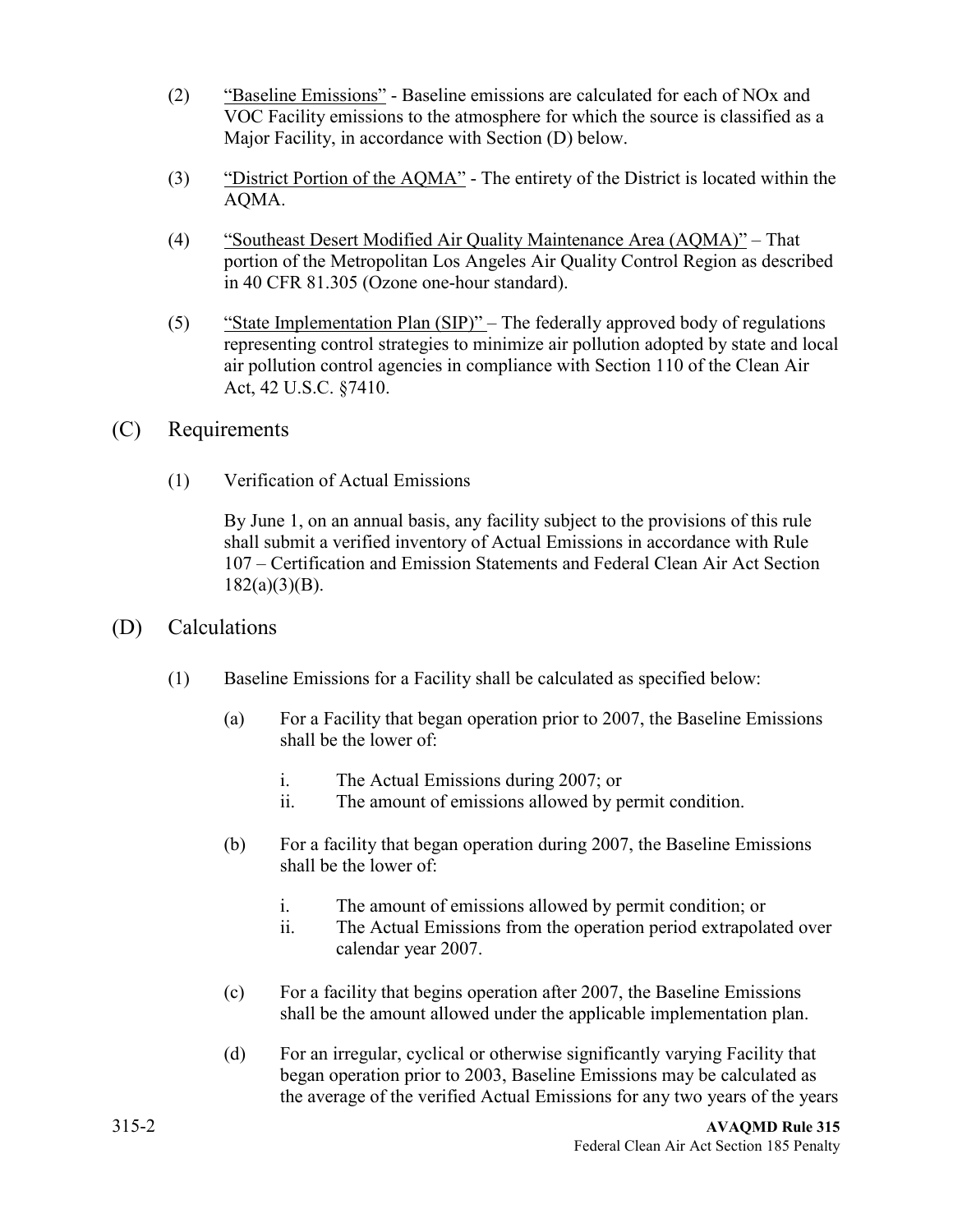2003 through 2007 that the APCO determines are the most representative of operation, if the facility demonstrates in writing to the satisfaction of the APCO and USEPA that they are not a regular Facility.

- (2) Penalty Determination
	- (a) The penalty for a Facility shall be \$5,000, adjusted pursuant to subsection (D)(2)(b), per ton of Actual Emissions during a calendar year that exceed 80 percent of the baseline emissions, as specified below:

 $P = 5000 \times [E_a - (0.8 \times E_b)] \times C$ 

Where:

| P         |   | Penalty (in dollars)                                                                  |
|-----------|---|---------------------------------------------------------------------------------------|
| $\rm E_a$ |   | <b>Actual Emissions</b>                                                               |
| Eь        | = | <b>Baseline Emissions</b>                                                             |
| C         |   | Percent change in the Consumer Price Index as<br>determined by subsection $(D)(2)(b)$ |

- (b) The change in the Consumer Price Index shall be determined in accordance with the provisions of 42 U.S.C. §7511d(b)(3) (Federal Clean Air Act §185(b)(3)) and 42 U.S.C. §7661a(b)(3)(B)(v) (Federal Clean Air Act  $\S 502(b)(3)(B)(v)$ ).
- (E) Equivalency Determination
	- (1) Federal Clean Air Act Section 185 Equivalency "Tracking Account"
		- (a) The APCO shall establish and maintain a Federal Clean Air Act Section 185 Equivalency "Tracking Account." Such Tracking Account shall be credited with actual expenditures occurring in calendar years beginning the calendar year in which this rule is adopted on qualified programs that are designed to fund projects which:
			- (i) Are surplus to the SIP for the Federal one-hour Ozone standard;
			- (ii) Have been certified by the APCO, the Executive Officer of CARB and USEPA as being surplus to the SIP; and
			- (iii) Are designed to result in direct, or to facilitate future, VOC or NOx reductions within the District from uses as approved by USEPA.
		- (b) Expenditures credited to the Federal Clean Air Act Section 185 Equivalency "Tracking Account" need not actually be held by or disbursed by the District provided the source of the expenditures is an eligible project in a qualified program.
		- (c) Expenditures shall be credited on a dollar for dollar basis and shall not be discounted due to the passage of time.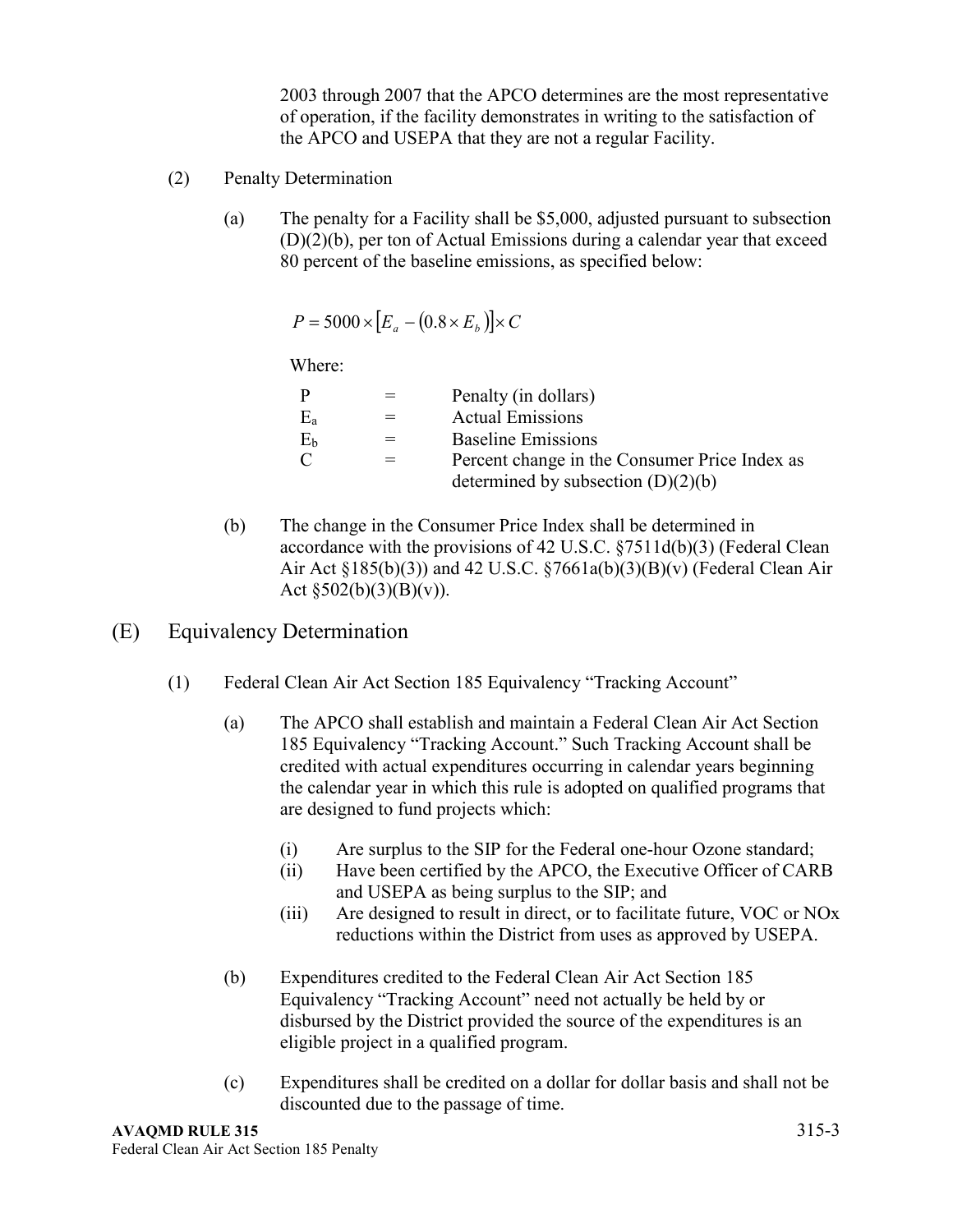- (d) If expenditures credited for a given year are greater than those necessary for the demonstration of equivalency for that year the surplus may accumulate and be used as needed to demonstrate equivalency in subsequent years.
- (2) AQMA Accounting
	- (a) By July 1, on an annual basis, the APCO shall request an accounting of applicable expenditures, as defined in subsection  $(E)(1)(a)$ , made within the portions of the AQMA that are under the jurisdiction of the Mojave Desert Air Quality Management District and the South Coast Air Quality Management District from the APCO or Executive Officer of each respective district.
	- (b) By July 1, on an annual basis, the APCO shall request an accounting of the applicable penalty obligation, as determined in subsection  $(D)(2)$ , for sources within the portions of the AQMA that are under the jurisdiction of the Mojave Desert Air Quality Management District and the South Coast Air Quality Management District from the APCO or Executive Officer of each respective district.
	- (c) By July 1, on an annual basis, the APCO shall request an accounting of the applicable penalty fees collected within the portions of the AQMA that are under jurisdiction of the Mojave Desert Air Quality management District and the South Coast Air Quality Management District from the APCO or the Executive Officer of each respective District.
	- (d) The annual applicable expenditures made within the portions of the three districts that are within the AQMA together during a given calendar year shall be referred to as the "Combined AQMA Equivalency Tracking Account" for that calendar year.
	- (e) The annual applicable penalty obligations determined within the portions of the three districts that are within the AQMA together during a given calendar year shall be referred to as the "Combined AQMA Penalties" for that calendar year.
- (3) Equivalency Determination
	- (a) By August 1, on an annual basis, the APCO shall also make a determination of equivalency according to the following formula:

$$
B_f = (B_i + E) - AP
$$

Where:

 $B_i$  = The initial balance of the Federal Clean Air Act Section 185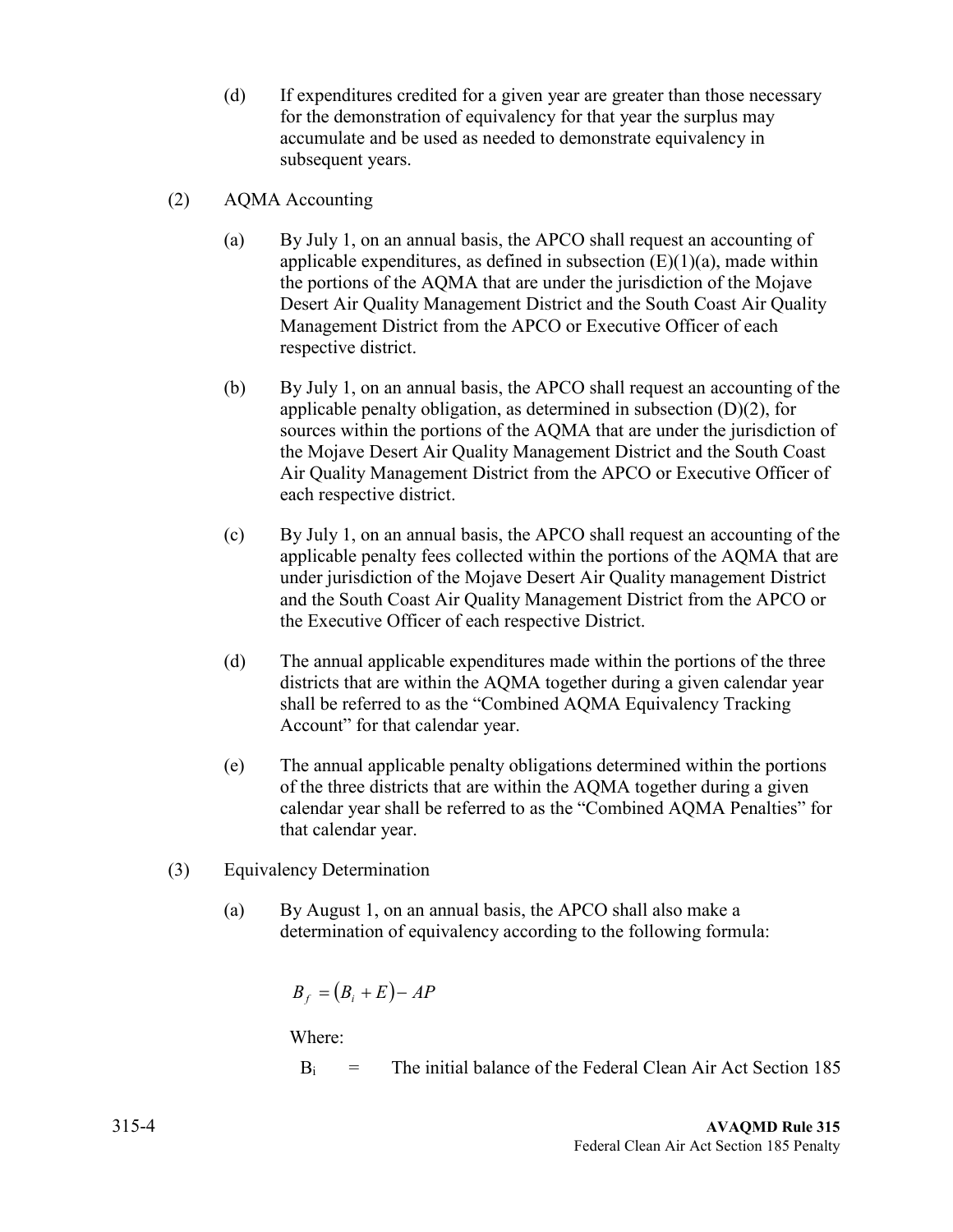Combined AQMA Equivalency "Tracking Account" as existing at the beginning of the calendar year for which the equivalency determination is being made.

- $E =$  The expenditures credited to the Federal Clean Air Act Section 185 Combined AQMA Equivalency "Tracking Account" during the calendar year for which the equivalency determination is being made.
- $AP =$  The Combined AQMA Penalty amount determined by the APCO pursuant to subsections  $(E)(2)(b)$  and  $(E)(2)(e)$  above.
- $B_f$  = The balance of the Federal Clean Air Act Section Combined AQMA Equivalency Tracking Account to be carried over into the subsequent calendar year as  $B_1$  if such amount is greater than zero. The remaining penalty to be allocated to applicable Facilities pursuant to subsection  $(E)(4)$  below if such amount is less than zero.
- (4) Partial Equivalency Determination and Calculation of Penalty
	- (a) If the balance of the Federal Clean Air Act Section 185 Combined AQMA Equivalency Tracking Account is less than zero in any particular year then the APCO shall determine the penalty amount owed by each Facility as follows:

$$
P_{ry} = P_y \times (|B_{fy}|/AP_y)
$$

Where:

 $P_{ry}$  = Residual penalty for calendar year y.

- $P_v$  = Penalty amount for calendar year y as calculated in subsection  $(D)(2)$ .
- $|B_{fy}|$  = Absolute value of negative balance of equivalency tracking account for calendar year y as calculated in subsection $(E)(2)$ .

 $AP_y$  = Sum of all  $P_y$  as calculated in subsection (D)(2).

(b) No later than August 15, on an annual basis as required, the APCO shall thereafter notify the facility by mail of the penalty amount due and payable as calculated on a facility basis in  $(E)(4)(a)$ , with the penalty due within 30 days. If the penalty is not paid by the due date specified in the notice, the subject facility permits will be suspended and a suspension notification will be made by mail within 15 days of the due date. A suspended permit may be reinstated by payment of the applicable penalty.